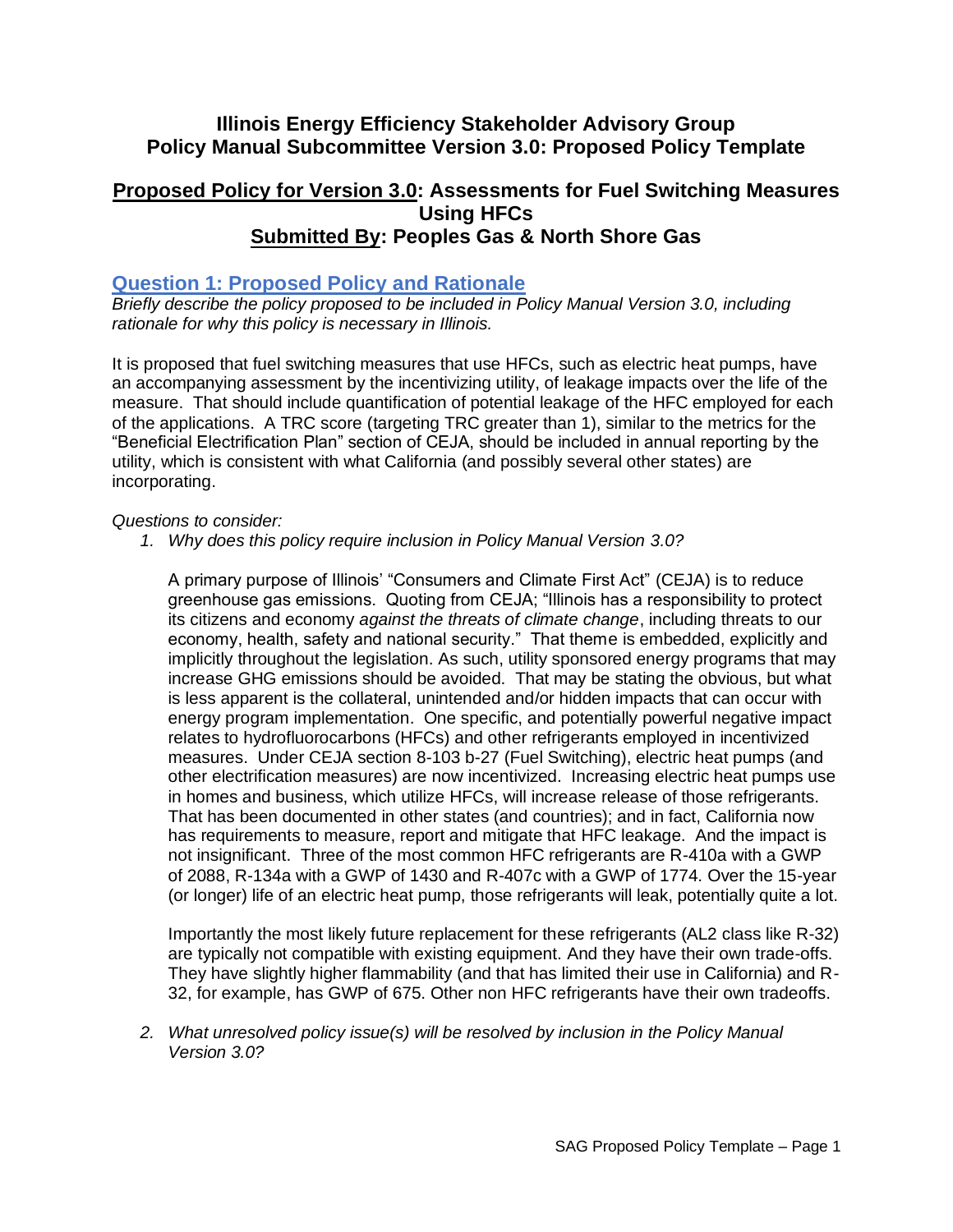*Please be as specific as you can. If you have specific policy language to propose at this time, please include in this template. It is not a requirement to draft policy language in the proposal template. If draft policy language is not included here, you may be assigned to draft proposed policy language for review by the Subcommittee at a future meeting.*

The impact of leakage of refrigerants with high GWP should be included in utility decisionmaking, if Illinois is to achieve the directives of CEJA, particularly that GHG be reduced. Utility energy efficiency programs, shouldn't increase emissions, and need policy to minimize that.

### **Question 2: Utility Impact**

*Describe whether the proposed policy impacts Illinois gas utilities, electric utilities, or both.* 

The proposed policy impact is primarily to electric and dual fuel utilities.

#### **Question 3: Background Research**

*Provide any background research completed in preparing this template, including source references and links, as applicable.* 

#### *Questions to consider:*

- *1. Are you aware of other jurisdictions or utilities that address this policy issue?*
- *2. Have any national or regional energy efficiency organizations addressed this policy topic? If so, please provide reports and any other relevant sources.*

As mentioned above, California has identified HFC refrigerant leakage as a significant issue, and has adopted law, policy (including California Energy Commission rulings) and practices, to reduce those impacts. Two sample sections from 2021 CPUC proceeding are included below, as indicative of the seriousness they take the issue, and how State agencies are acting on that.

**4.9 New low-GWP refrigerant standards Effective Program Year: 2022**. In California, greenhouse gas (GHG) emissions from refrigerants in HVAC equipment *is the fastest growing global warming pollutant*. To address this climate threat, California State Senate Bill (SB) 1383, 2016, calls for the emissions of hydrofluorocarbons (HFCs) to be reduced so that by 2030, California's HFC emissions will be 40% of what they were in 2013 based on GWP impact. California SB 1013, 2018, was passed shortly after SB 1383 to help define the rules and timeline California needs to follow to reach the 2030 HFC emissions reduction goal.34 While the act's original timeline has already changed, the latest pending amendment to SB 1013 calls for new stationary AC equipment installed after January 1, 2025 to contain a refrigerant with a 100 year GWP value below 750. Furthermore, under SB 1013, the CPUC and other state regulatory agencies are called upon to assess the operational performance of refrigerants with low-GWPs and to develop a strategy to encourage the adoption of those low-GWP refrigerants in equipment funded by energy efficiency programs overseen by the CPUC.

**7.4 New support table fields for refrigerants Effective Program Year: 2022.** Six new fields were added for avoided costs of refrigerant leakage calculated using the Refrigerant Avoided Cost Calculator. Going forward these fields will be included in Ex Ante Data (EAD) tables or permutations files submitted for measure approval when the measure contains refrigerant. Table A-8-2. New DEER and EAD fields for refrigerant NPV avoided costs New field Field description RefrigerantNPVBenefitsPre NPV avoided costs calculated using the Refrigerant Avoided Cost Calculator for pre-existing baseline equipment RefrigerantNPVBenefitsStd NPV avoided costs calculated using the Refrigerant Avoided Cost Calculator for standard baseline equipment RefrigerantNPVBenefitsMsr NPV avoided costs calculated using the